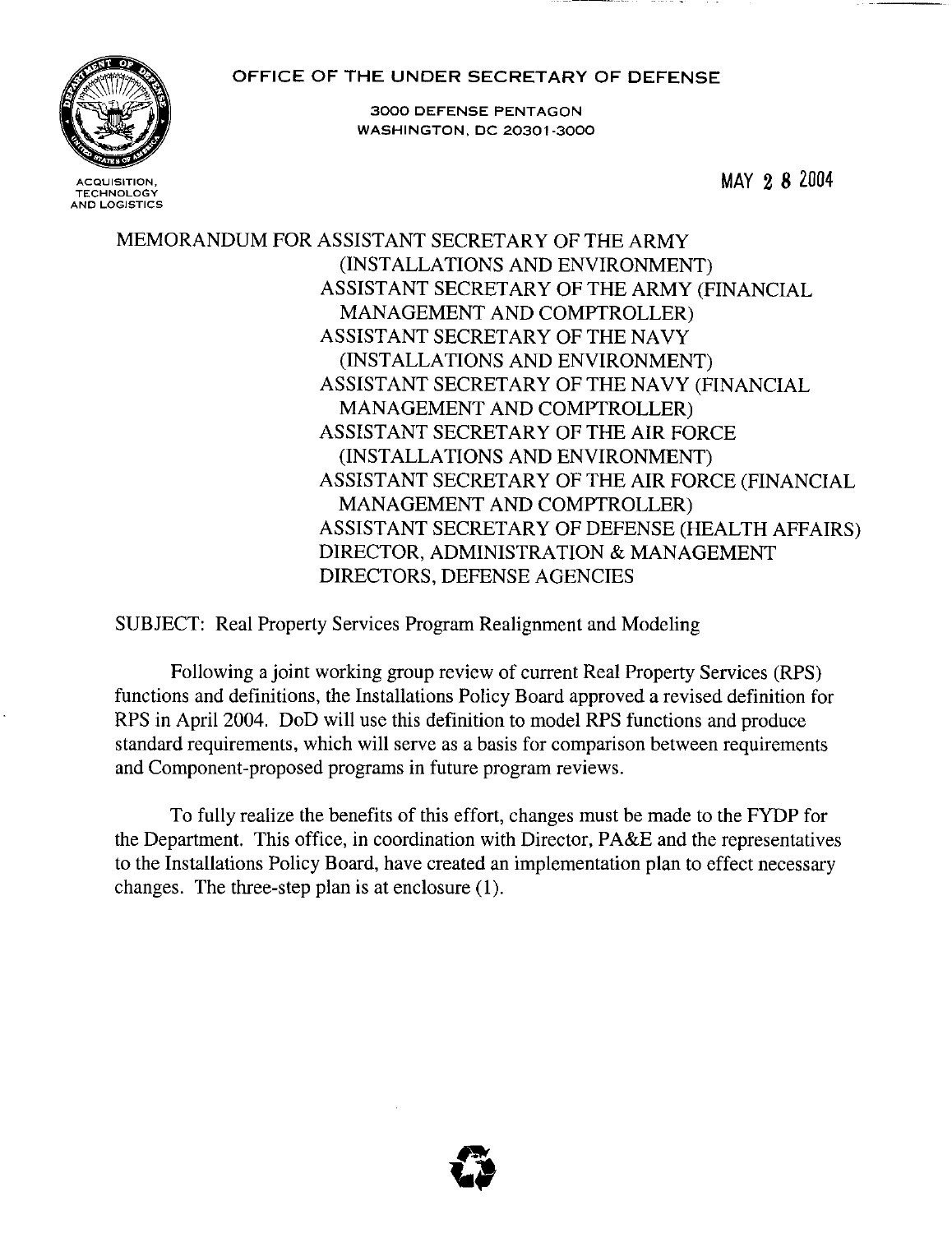RPS defmitions agreed through coordination are included at enclosure (2). The ODUSD(I&E) point of contact, Captain Rick Marrs, can be reached at 703-697-6193 or richard.marrs@osd.mil.

 $\dot{\star}$  W. Clean

Philip W. Grone Principal Assistant Deputy Under Secretary of Defense (Installations and Environment)

Enclosures: As stated

cc: USD(C) D,PA&E DAPR-DPZ-A DAIM-ZA CNO(NSO) CNO(N44) CMC(PR) CMC(IL) AF/ILE AF/XPP CNI/N46 IMA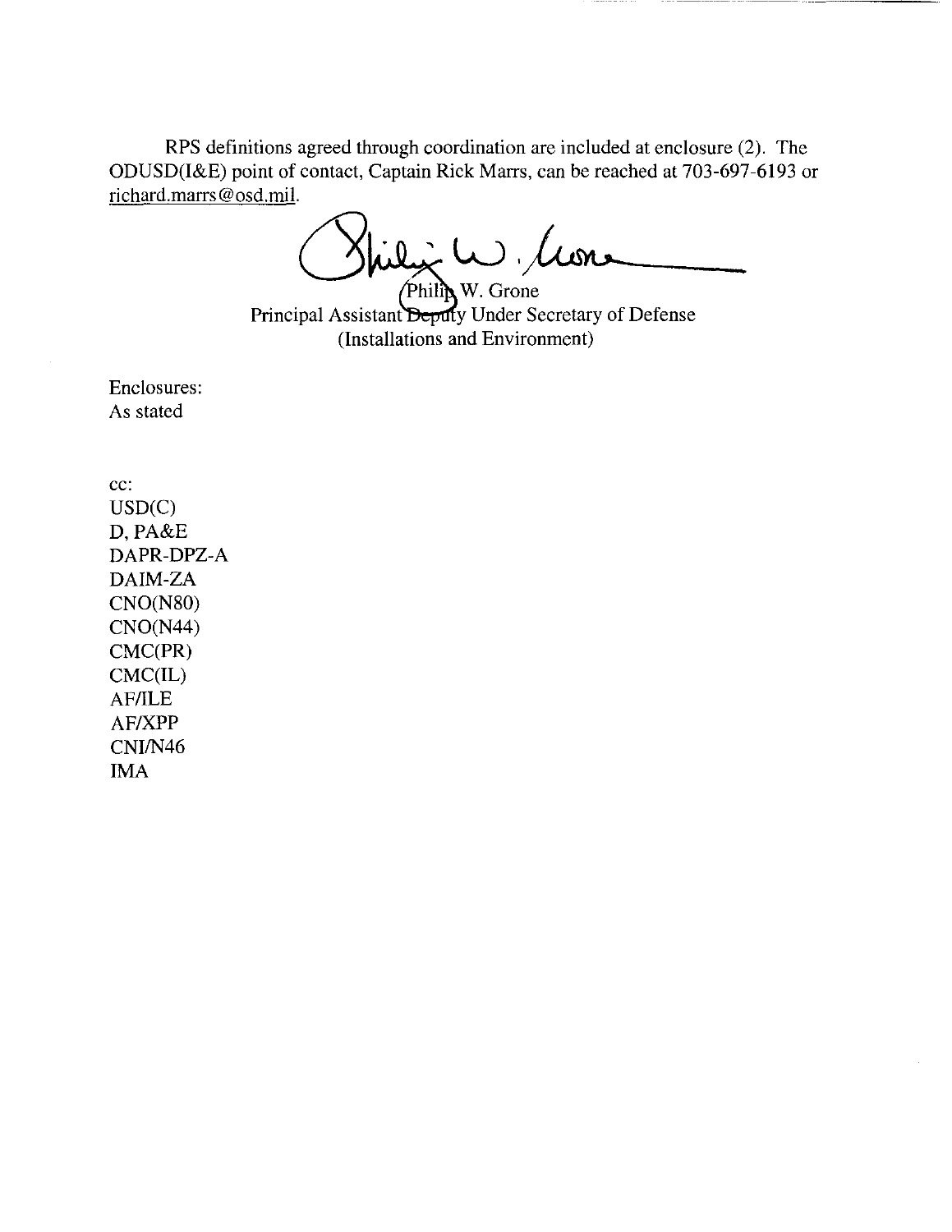## Real Property Services (RPS) Program Realignment Implementation Plan

#### Tasks and Schedule

The following dates are firm – there is no allowance for slippage in the schedule:

| June 4:     | Components submit draft realignment proposals to OSD (details below.)                                          |  |  |  |
|-------------|----------------------------------------------------------------------------------------------------------------|--|--|--|
| June $18$ : | OSD completes review/approval of draft proposals and initiates changes in<br>FYDP Structure Management System. |  |  |  |
| June $18:$  | OSD initiates creation of Permanent Party Unaccompanied Housing PEs                                            |  |  |  |
| July 9:     | FYDP Structure Management System input closes for POM 06                                                       |  |  |  |
| July:       | Components realign resources as necessary                                                                      |  |  |  |
| August:     | POM/BES submissions                                                                                            |  |  |  |
| January:    | Initial test of RPS model on locked PB 06                                                                      |  |  |  |
|             |                                                                                                                |  |  |  |

## Real Property Services Program Definition:

There will be one standard series of program elements (PEs) within each Component. The PE series will conform to DoD-wide program code structures including Defense Management Codes (DMCs) and Force and Infrastructure Categories (PICs). The following definition will be used for the standard series of PEs. Special exceptions will be considered case by case.

"Includes manpower authorizations, peculiar and support equipment, necessary facilities, contracts, and associated costs to plan, manage, and execute these functions: Fire prevention and protection including crash rescue and emergency response; emergency management including disaster preparedness and explosive ordnance disposal; utilities to include plant operation and purchase of commodity; refuse collection and disposal to include recycling operations; pavement clearance including snow and ice removal from roads, piers, and airfields; lease costs for installation real property including off-base facilities; grounds maintenance and landscaping; real property management and engineering services including special inspections of facilities and master planning; pest control; and custodial services. Excludes sustainment, restoration, and modernization of facilities, other environmental services (such as disposal of hazardous materials), and mission-funded contingency costs which are funded elsewhere."

## Incorporate RPS PE definition in the DoD FYDP

## Step 1: Components submit Draft PE Realignment Proposal to OSD (Due on June 4, 2004) Components will submit two tables:

Table 1 is the current PEs (used in PB 05) that contain resources included in the above definition for RPS.

Table 2 is the future set of PEs (to be used in POM 06) and will include non-RPS PEs that will receive resources due to the revisions to the RPS definition. Additionally, table 2 will include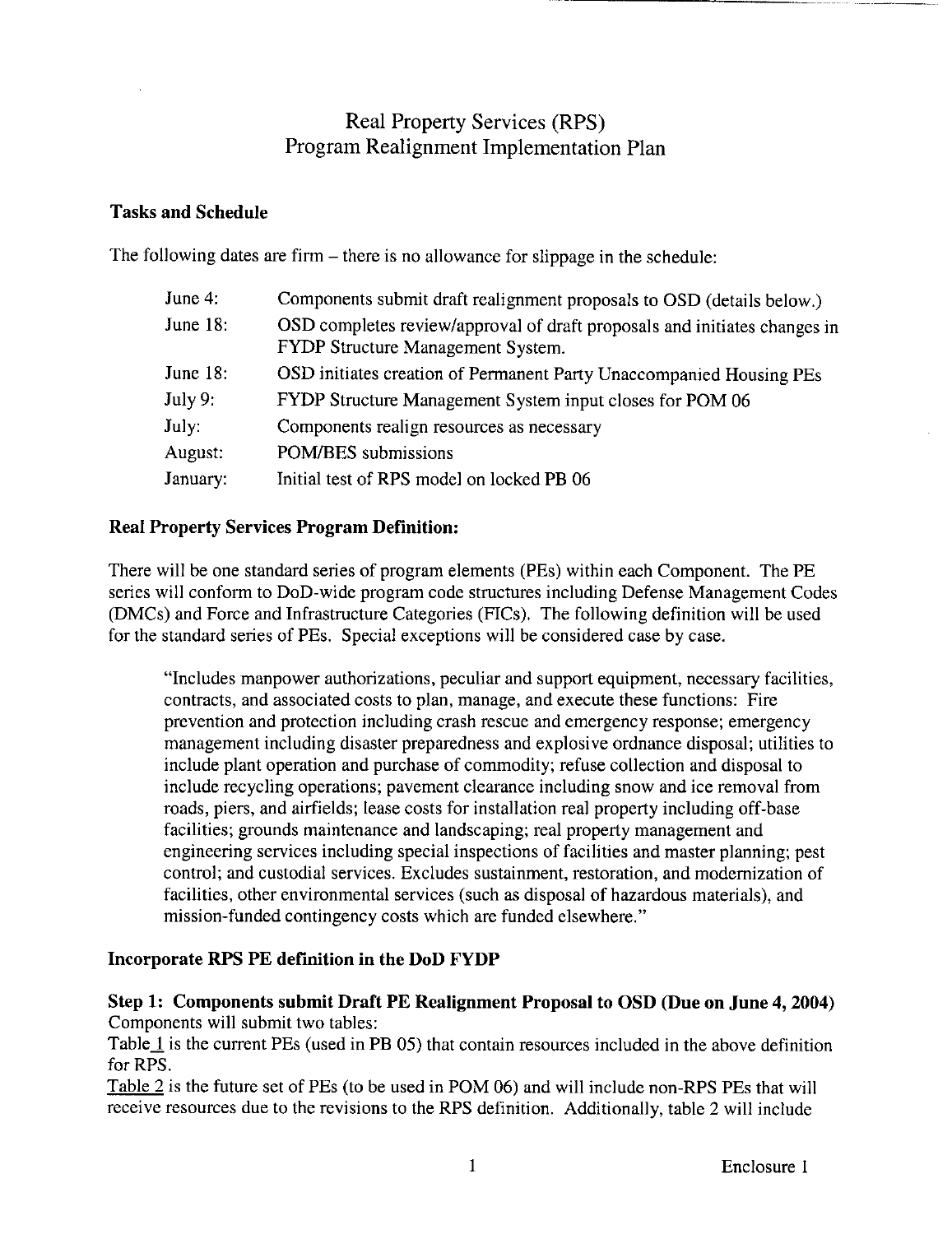current PEs that should be made historical along with a proposed date for those PEs to be made historical.

Tables 1 and 2 will include all non-RPS PEs impacted by this realignment. For non-RPS PEs only, the tables will include an estimate of the RPS related resources under that PE in PB 05. This will provide a rough estimate of the resources that will move in or out of RPS as a result of this change. The tables will be submitted in the following format:

Table Format

| <b>PE</b> | <b>PE Title</b> | <b>DMC</b> | <b>FIC</b> | <b>Resources Associated</b><br>with new RPS<br>definition in PB05<br>(Non-RPS PEs only) | <b>Comment</b> |
|-----------|-----------------|------------|------------|-----------------------------------------------------------------------------------------|----------------|
|           |                 |            |            |                                                                                         |                |

## Step 2: OSD Reviews Component Proposals and initiates FYDP Structure Changes (By June 18, 2004),

ODUSD(I&E) will consolidate the information provided by the components into a DoD master plan and staff the plan with D,PA&E, OUSD(C), and other parts of the OSD staff as appropriate. ODUSD(I&E) will provide master plan, as approved/revised by D,PA&E to the components prior to initiating the required actions in the FYDP Structure Management System. The anticipated changes will include revising the definitions of existing RPS PEs and creating new PEs only as necessary to provide a consistent FYDP Structure for each Component. ODUSD(I&E) will initiate all required actions to realign the PE structure through the FYDP Structure Management System.

## Step 3: Realignment of Resources (Due with POMIBES submissions in August, 2004)

Based upon results of the joint working group, and contingent upon the approved changes to the FYDP structure from step 2 above, the following funding realignments are expected to occur. However, the list may not be exhaustive and Components are responsible for making all appropriate realignments.

Internally, each Component should track the requirement and funding of the ten RPS functions (see enclosure 2), which may also serve as the basis for updated budget exhibits and/or supplemental data collected via the standard data collection systems.

A separate track of all total obligation authority (TOA) movements should be retained to enable normalization of the data bases when conducting trend analyses across the FYDP years.

#### All Components

- 1. Move real property lease funds from BOS or BOS-Iike program elements to the revised RPS PE series.
- 2. Move any funds to ensure facilities are in good working order (e.g., elevator or crane inspection and maintenance, tank cleaning) to the Facilities Sustainment PEs.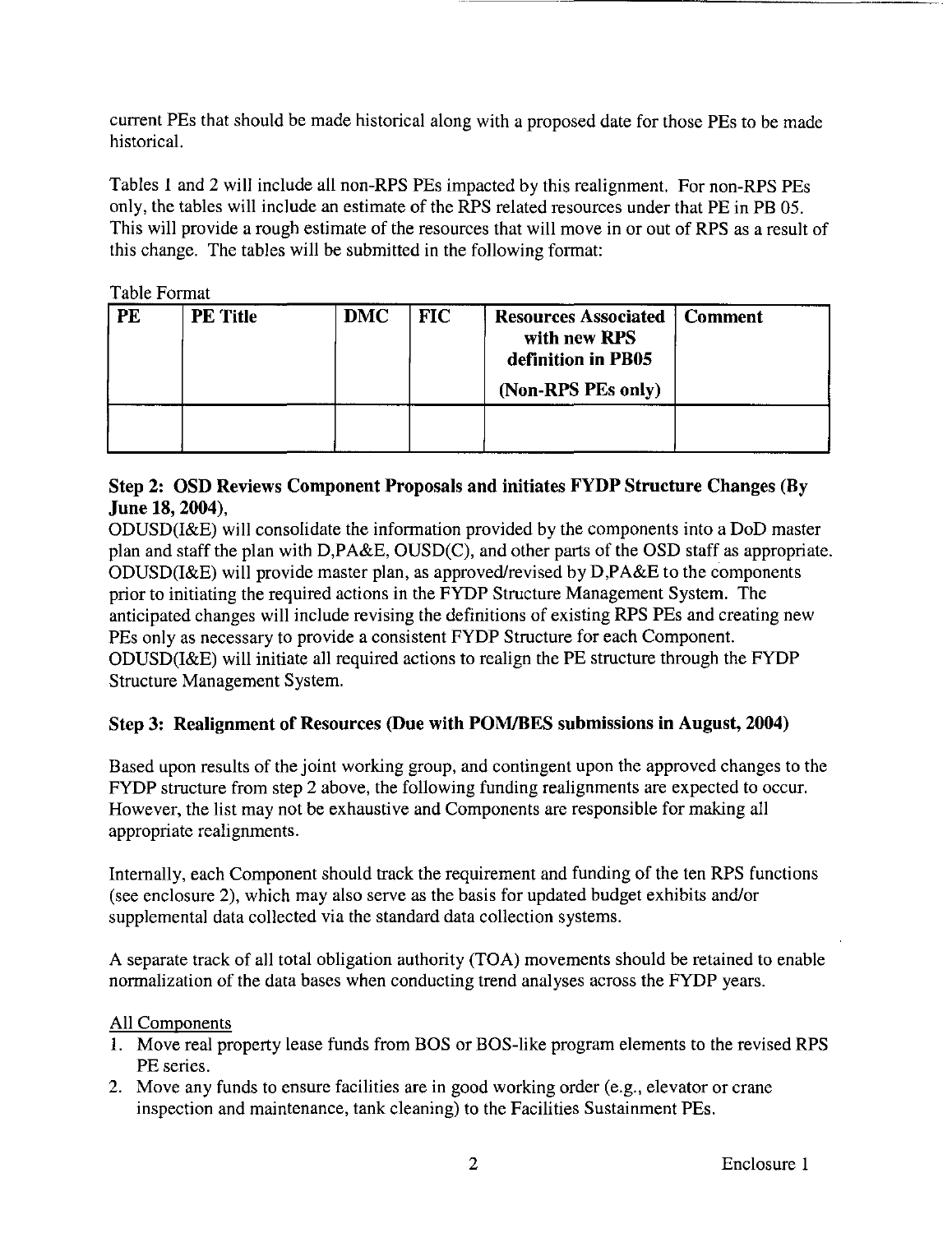3. Move funds for operation of permanent party unaccompanied housing, including funds to provide and sustain furnishings, into existing BOS series of PEs.

#### Army

- 1. Move emergency management RPS funding from FP/AT to the revised RPS PE series.
- 2. Move planning and design funds to the program funding the work (S/RM etc.)

#### Navy

- 1. Realign funds to match the revised PE structure, which will conform to DoD-wide program code structures including Defense Management Codes (DMCs) and Force and Infrastructure Categories (FICs).
- 2. Move planning and design funds to the program funding the work (S/RM etc.)
- 3. Move funding for collateral equipment out of RPS PE and into the new BOS PE to outfit new construction funded by the MILCON program.

#### Air Force

- 1. Move any funds for recurring recycling from pollution prevention PEs to the revised RPS PE series.
- 2. Move funds for overhead management of engineering flight and operations flight within the civil engineer squadrons from facilities sustainment PEs to the revised RPS PE series.
- 3. Move funds for non-design and non-construction management/inspection functions within the civil engineer squadron engineering flight from facilities sustainment PEs to the revised RPS PE series.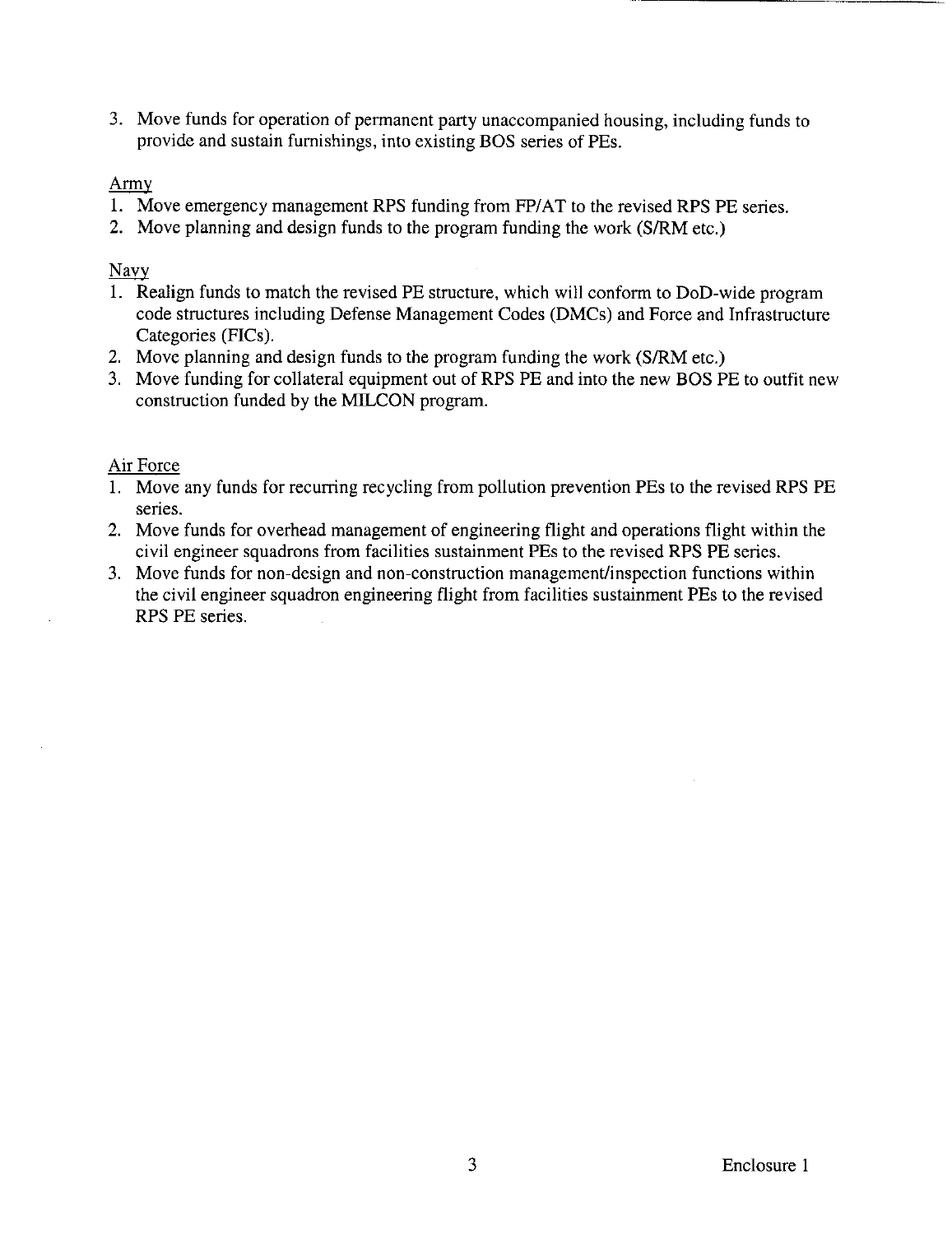# **Expanded Definition of Real Property Services**

## **Overview**

The Real Property Services program is divided into ten common functions. The functions are:

- I. Fire Prevention and Protection
	- Structural fire protection
	- Crash and rescue
	- Fire prevention programs
	- Stand by services
	- Emergency response  $(1<sup>st</sup>$  response per DODI 6055.6)
	- Emergency medical response
	- HAZMAT initial response
- 2. Emergency Management
	- Disaster preparedness and response management
	- Installation/Regional explosive ordnance disposal (EOD) capability
	- Engineering combat support capability (AF PRIME BEEF only)
- 3. Utilities
	- Generation of all energy and source fuels, pneumatics, other gases, heated water, chilled water, potable and non-potable water, and ice
	- Purchase of all energy and source fuels, pneumatics, other gases, heated water, chilled water, potable and non-potable water, and ice
	- Operations of utility systems for the generation and distribution of all energy and source fuels, pneumatics, other gases, heated water, chilled water, potable and non-potable water, and ice
	- Utility system privatization costs after the system has been privatized
	- Operation and maintenance of mobile utility support equipment when not deployed (Navy only)
	- Energy project payments
- 4. Pavement Clearance
	- Snow and ice removal from paved areas including streets, airfields, piers, walkways, and parking lots
	- Pavement sweeping of streets, parking lots, piers, airfield pavements, and walkways.
- 5. Refuse Collection and Disposal
	- Non-housing and housing
		- o Disposal operations
		- o Trash collection
		- o Disposal fees
		- o Excludes disposal ofHAZMAT materials.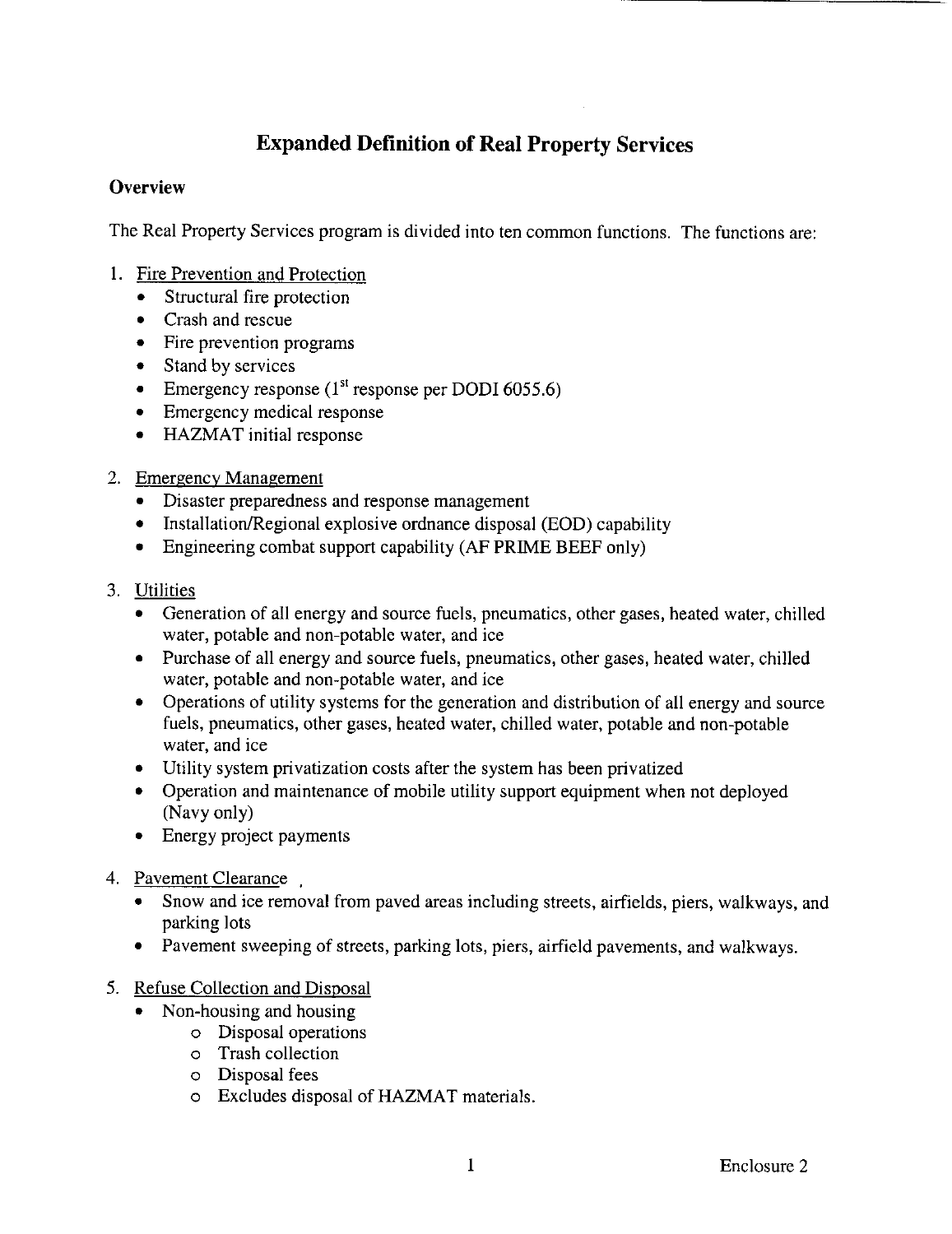- Recycling operations and administration
	- o Curbside pickup services
	- o Composting
	- o Excludes investment in recycling programs, facilities, or equipment
- 6. Real Property Leases
	- Facility leases & licenses
		- o On and off installations
		- o Sustainment of leased facilities when included in lease or license payments
		- o Excludes mission funded requirements for contingency operations
	- Land leases
		- o Leasehold rights, licenses, easements, right of way, etc.
	- Out leasing costs
	- Real property lease & license administration and management
- 7. Grounds Maintenance and Landscaping
	- **Landscaping**
	- Plant growth management
		- o Unimproved/undeveloped land
		- o Semi-improved land (minimal structures)
		- o Improved land vicinity of structures
	- Dust control
	- Excludes golf courses
	- Excludes timber production
- 8. Pest Control
	- Indoor and outdoor pest control programs, including building treatment
	- Does not include herbicide use typically associated with landscaping and grounds maintenance
- 9. Custodial
	- Non-housing interior cleaning and supplies
	- Housing (common area and areas not cleaned by residents) interior cleaning and supplies
- 10. Real Property Management and Engineering Services
	- Facility Management and Administration
		- o Public works management costs
		- o Contract management
		- o Material procurement
		- o Facility data management
		- o Furnishings management costs
		- o Real estate management
	- **Installation Engineering Services** 
		- o Annual inspections of facilities
		- o Master planning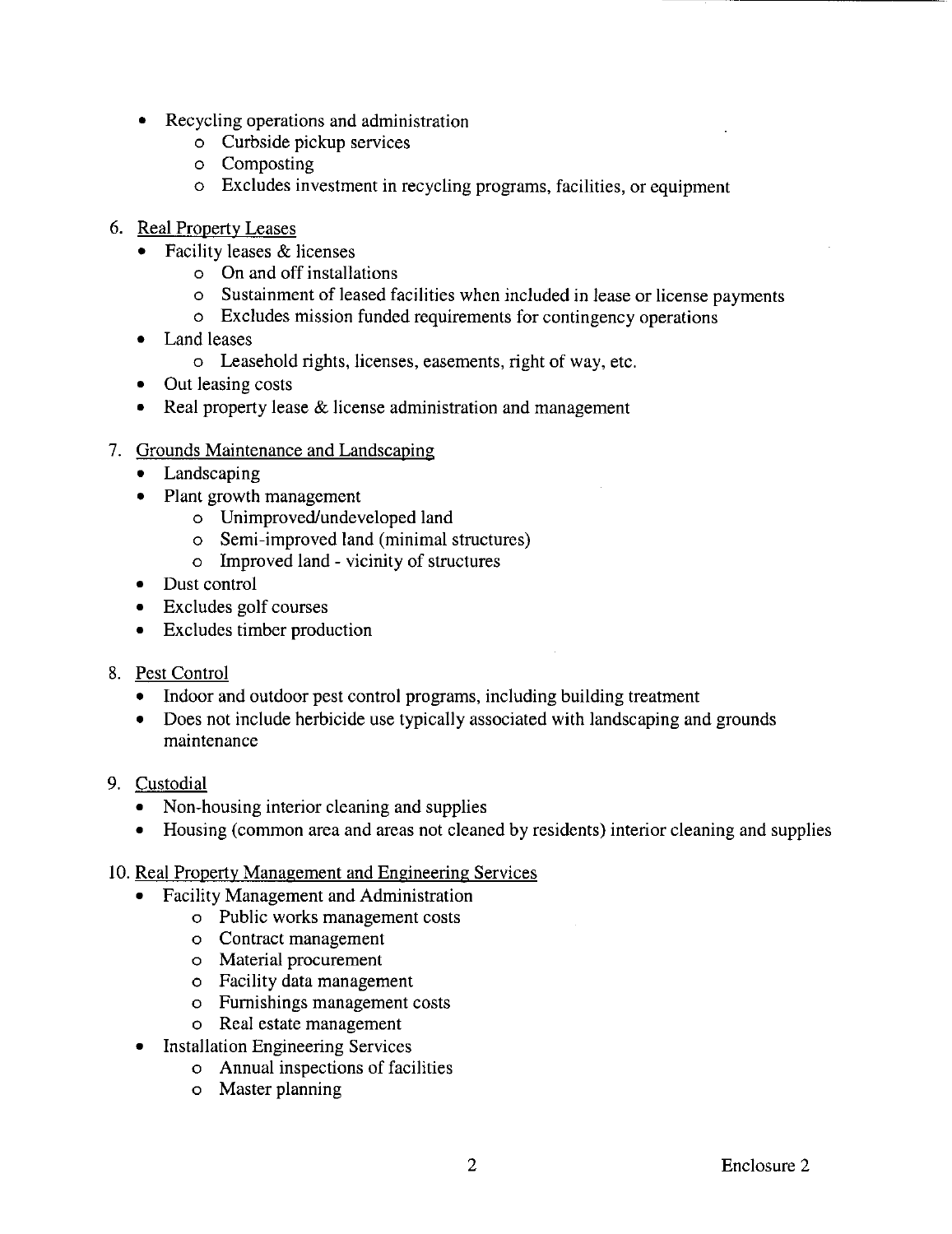- o Overhead of planning and design
- o Overhead of construction management
- o Non-SRM service calls
- o Fleet mooring installation and management (Navy only)

#### **Record of Discussions - Joint Base Operations Support Working Group**

Services will need to make a number of internal changes within the RPS program element (PE) structure to reflect the 10 common functional areas within RPS. The below description provides the anticipated changes and the decisions the working group made.

Fire Prevention and Protection

• Identified and defined as a separate RPS function for FY06. This change is internal to existing RPS costs.

Emergency Management

- Identified and defined as a separate RPS function. This change is internal to existing RPS costs.
- Army action: Move funding from FP/AT to the revised RPS PE series.

Utilities

• No substantive changes.

Pest Control

• Pest control typically associated with landscaping and grounds maintenance is accounted for in Grounds Maintenance. This change is internal to existing RPS costs.

Custodial

• No substantive changes.

Pavement Clearance

- Combines snow removal and street sweeping functions but no substantive changes. This change is internal to existing RPS costs.
- Army action: Incorporating name changes in DFAS 37-100

Refuse Collection and Disposal

• No substantive changes.

• Air Force action: Recurring costs for recycling, if in pollution prevention, move to RPS. Real Property Leases

• All Services' action: Move real property lease funds from BOS or BOS-like elements to the revised RPS PE series.

Grounds Maintenance and Landscaping

• Now includes pest control typically associated with grounds maintenance (weed control, etc.). This change is internal to existing RPS costs.

Real Property Management and Engineering Services

- Facility Management and Administration
	- o Facilities management overhead costs currently assumed to be in the FSM derived SRM costs will be added into the revised RPS PE series costs.
	- o Air Force action: Overhead management of Engineering Flight and Operations Flight within the Civil Engineer Squadrons move to RPS from Sustainment.